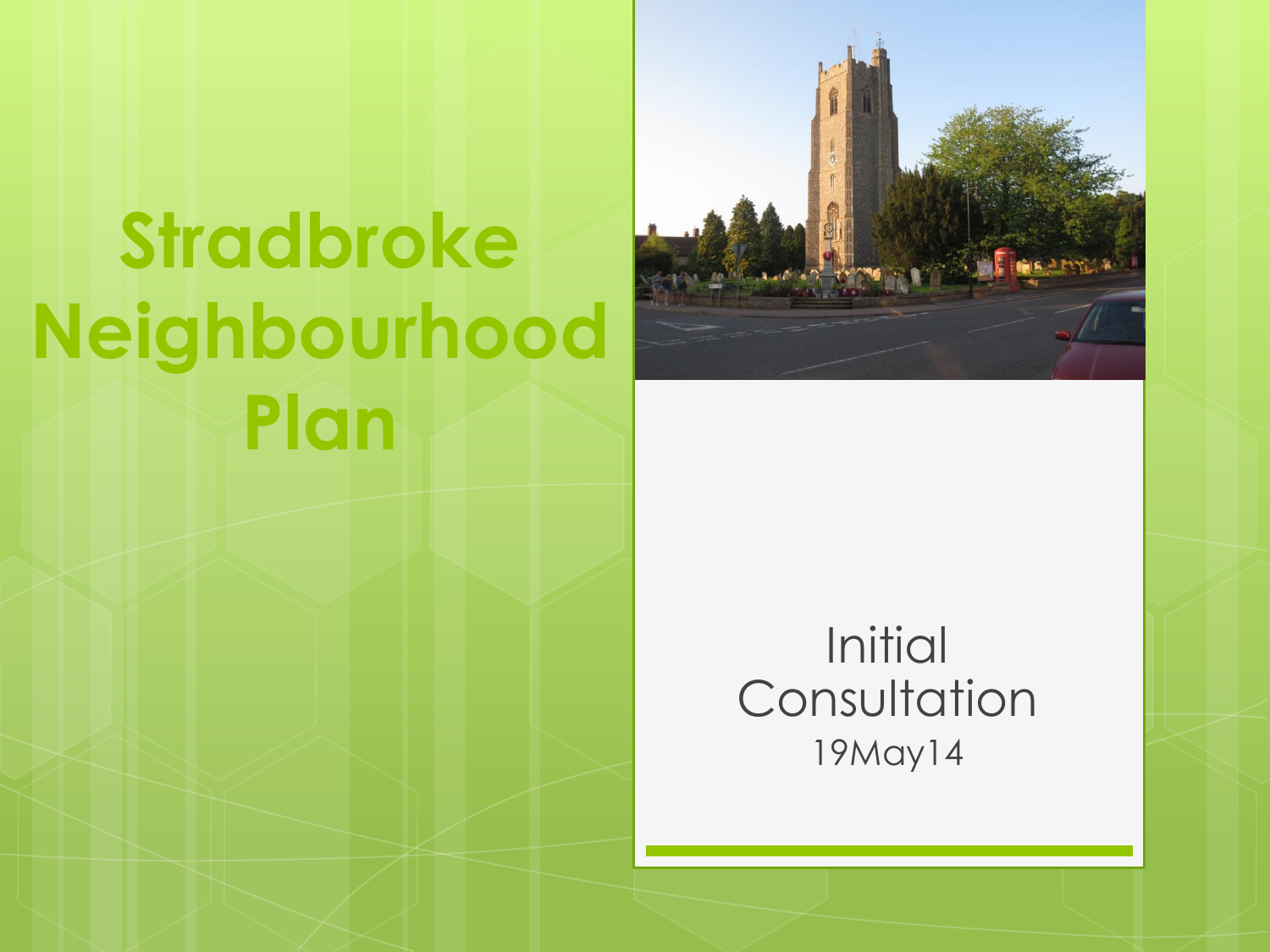## Introduction

#### **The Team**

- **o** Oliver Last
- **o** Don Darling
- **o** Gerald Jenkins
- James Hargrave
- Lynda Ellison-Rose
- **o** Roger Turkington
- **Objectives of the meeting**
- **o** Structure of the meeting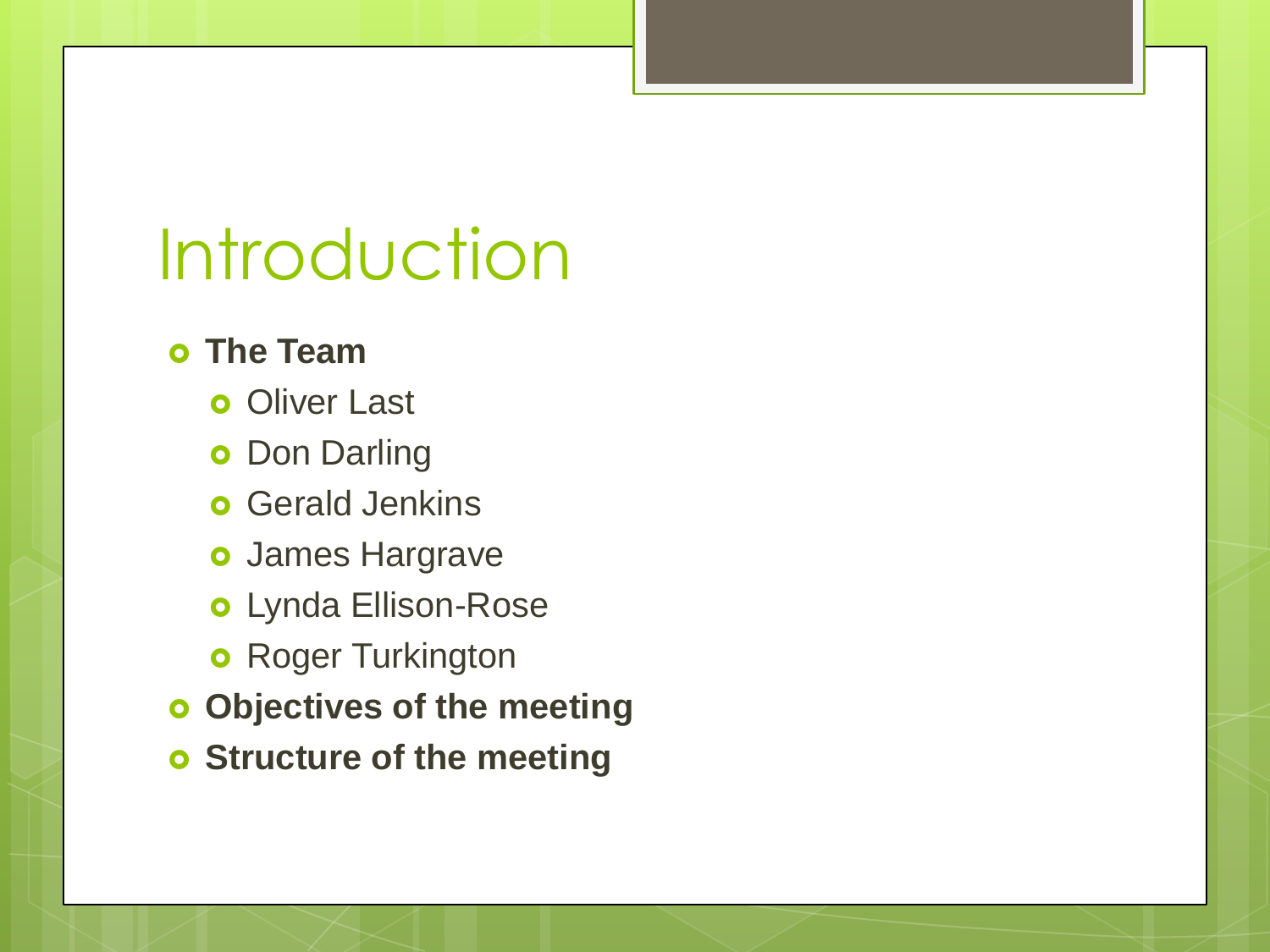# What is a Neighbourhood Plan?

- A Neighbourhood Plan is a community-led framework for guiding future development, regeneration and conservation of a specified area
- o It can cover the use and development of land and may have a vision, aims, planning policies, or even proposals for an area
- o It could allocate specified areas for specific types of development
- **o** Requires a successful referendum to be part of statutory development
- o If implemented it gives a statutory right on planning decisions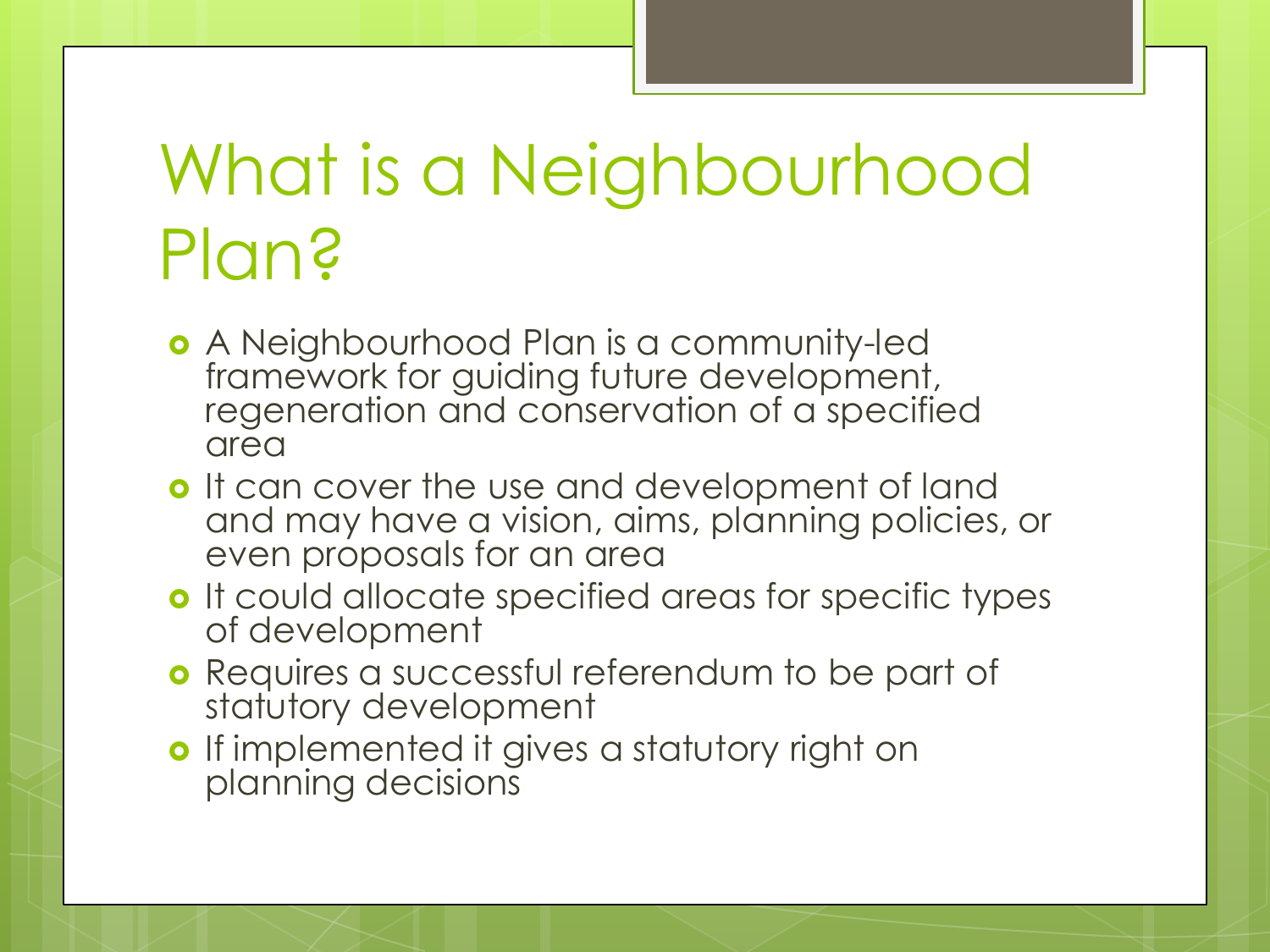#### What it isn't

- A Neighbourhood Plan is NOT a mechanism to stop development:
	- o It must comply with national and European legislation
	- o It must conform to national policy
	- o It must conform to strategic local planning policy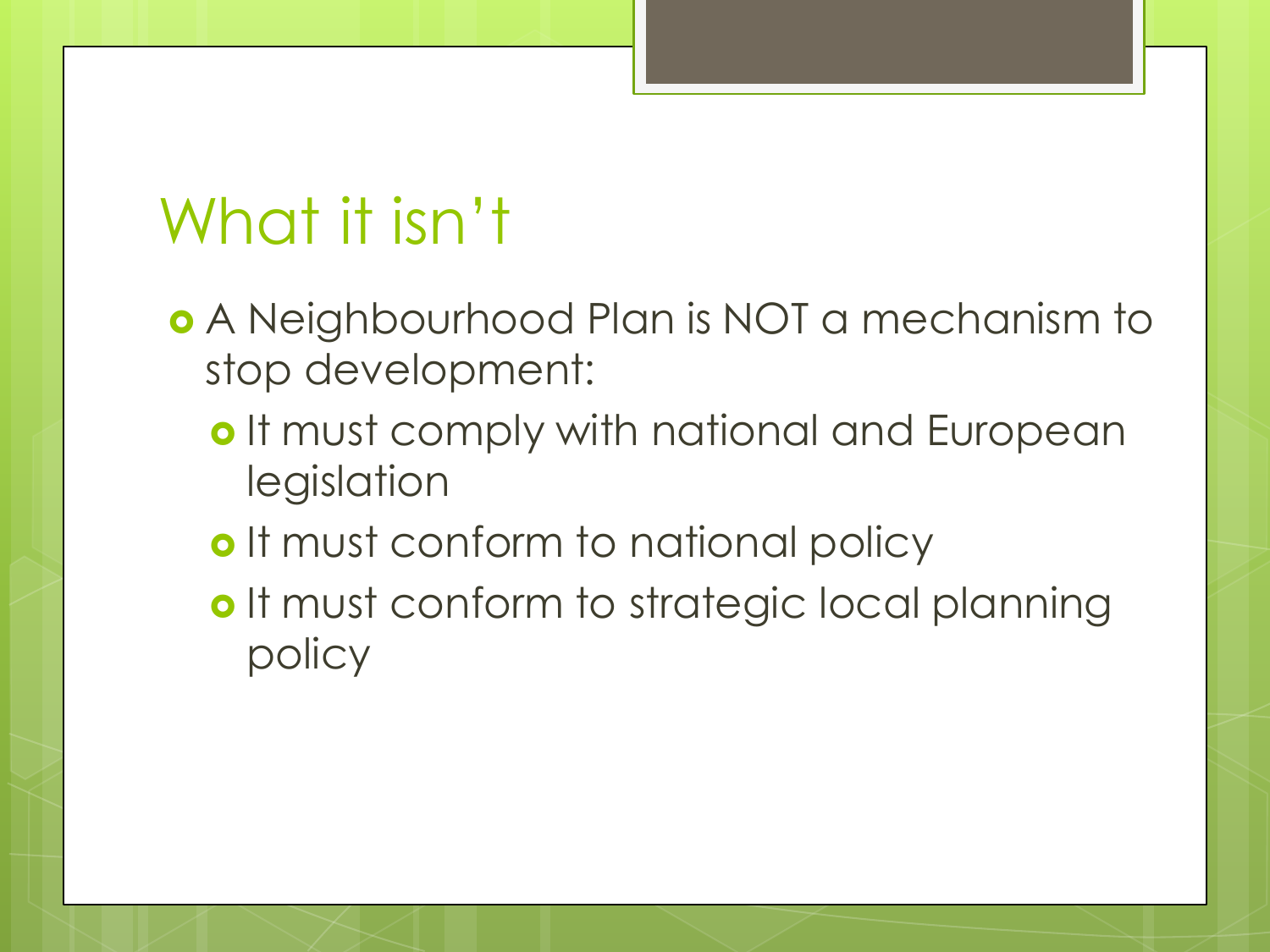Who else are serious about developing a Neighbourhood Plan in Suffolk?

Debenham

- Lavenham
- o Mendlesham
- **o** Rendlesham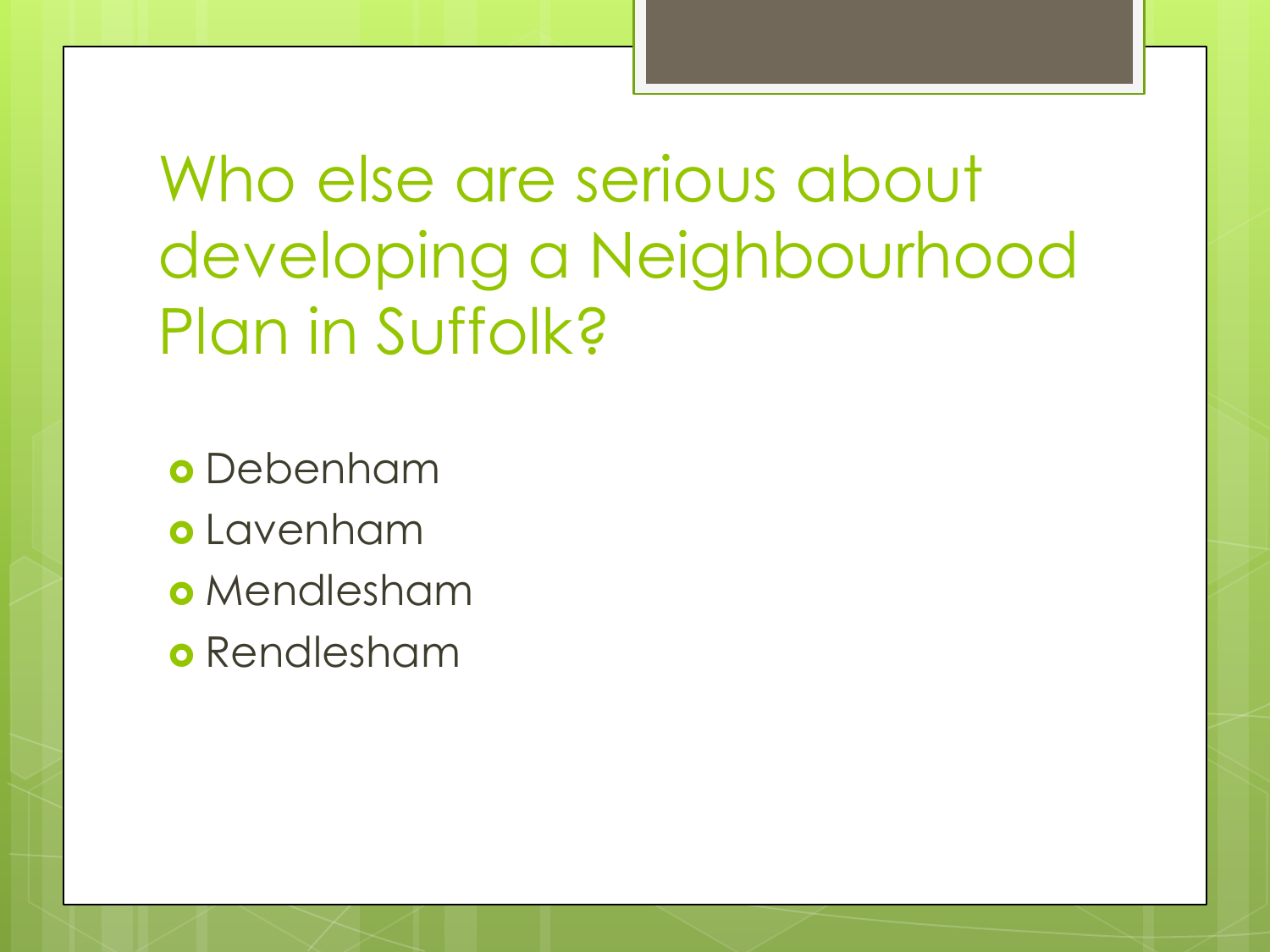### Planning – Current Situation

- **o** Planning policy for our area is defined by MSDC, which in turn complies with national planning policy
- **o** Planning meets strategic objectives set by MSDC for the whole district
- **o** Planning policy is not tailored to meet the needs of any individual parish.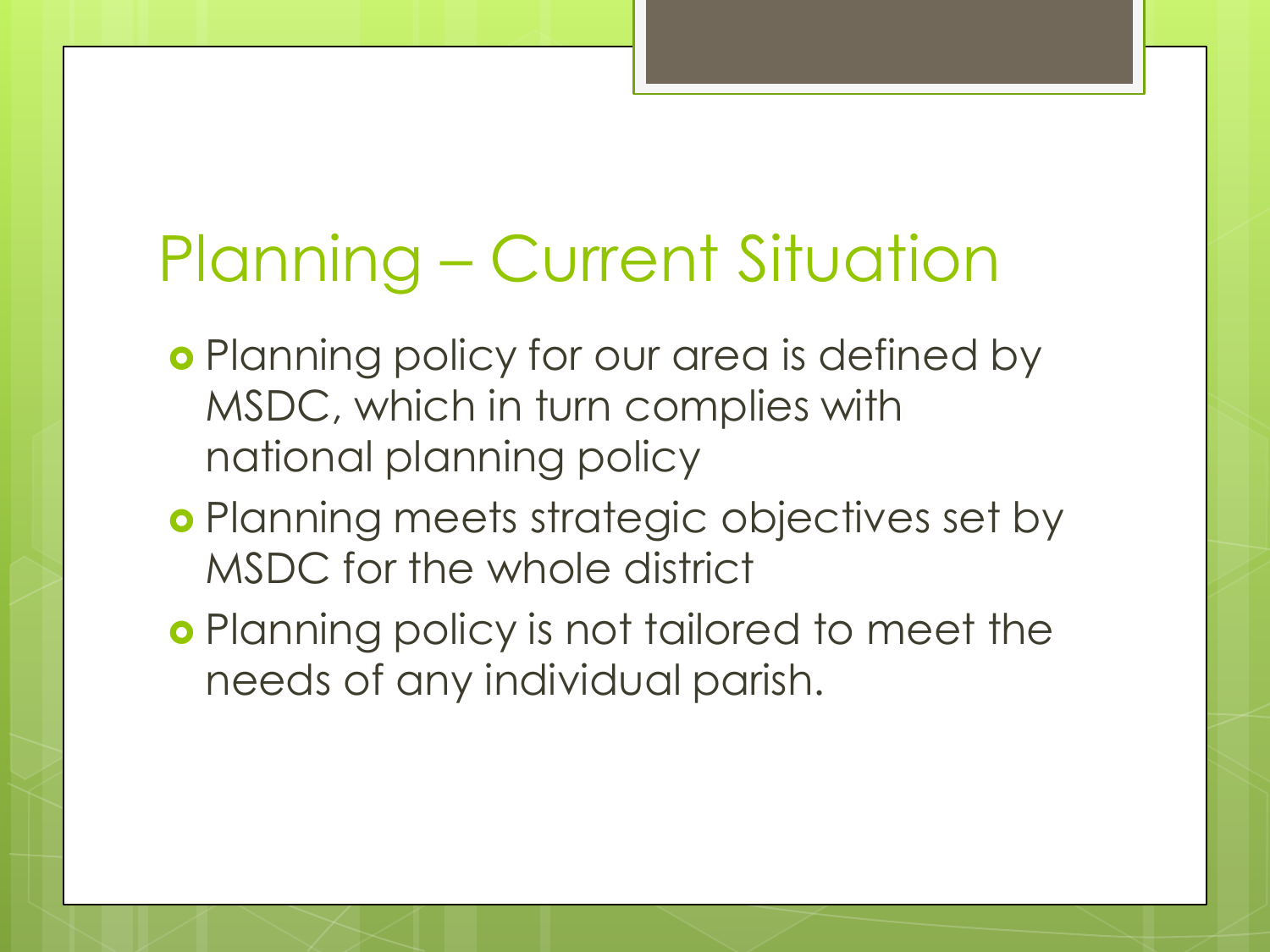# What's changed?

- **o** National Planning Policy Framework (NPPF) 2012
	- **o** Relaxed certain types of development
	- **o** Promotes development more aggressively than previously i.e. presumption in favour of sustainable development
- o Increased development targets for District Councils
- **o** Localism Act 2011 Neighbourhood Plans were part of the new legislation promoting localism in decision making and giving decision power back to the community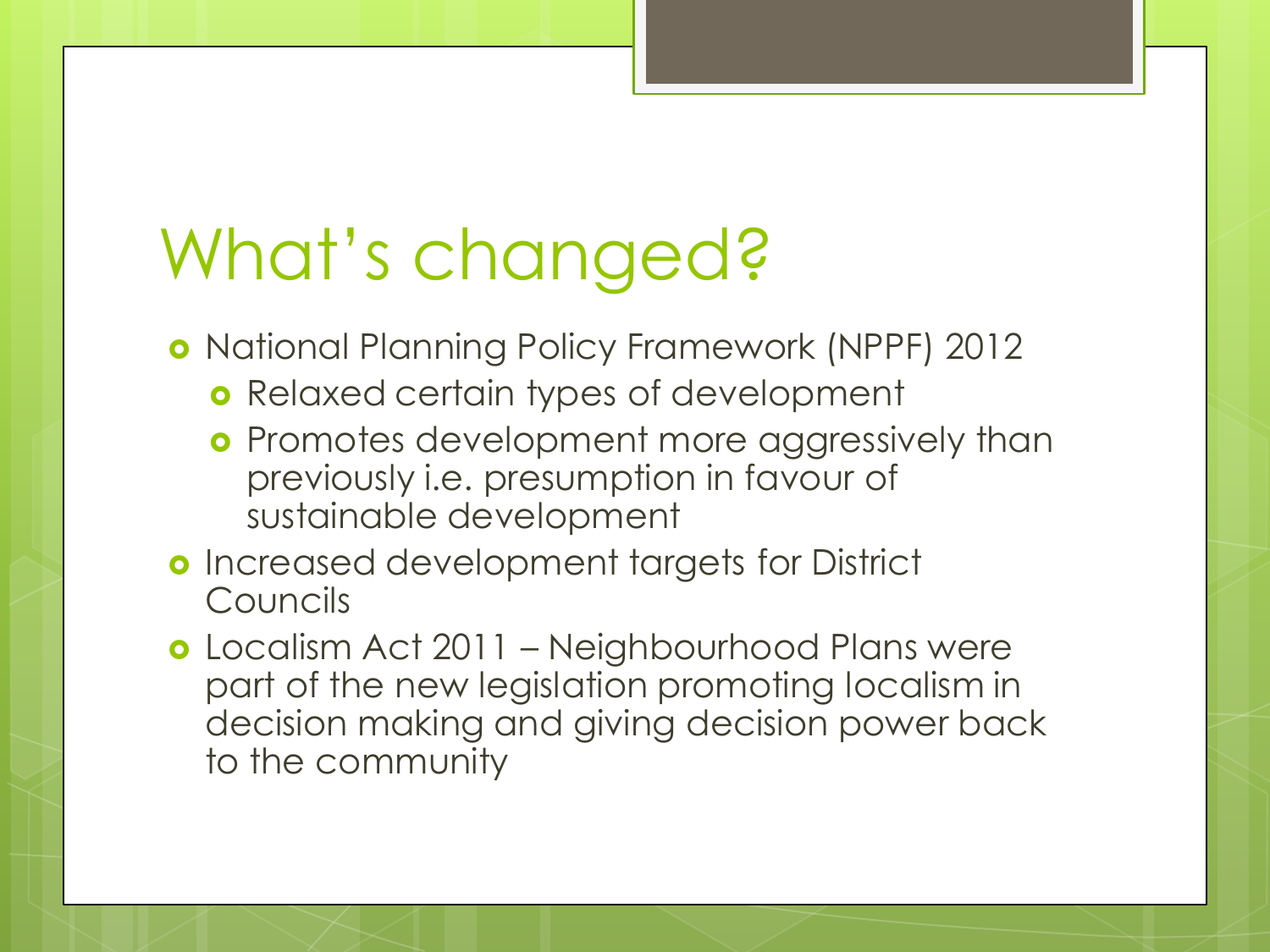# **Options**

- **Do nothing – impact?**
- **Parish Plan**
	- Provides a framework to work on issues
	- Village Design Statement
	- **o** But has no statutory weight

#### **Neighbourhood Development Order**

- Means to grant certain types of development in a specified area e.g. reinstate historic features in a conservation area or it could allocate areas for small types of development without the need for planning permission
- **o** Requires a successful referendum to form a strategic planning policy
- **Neighbourhood Plan**
	- More encompassing than a Neighbourhood Development Order
	- **o** It may deal with a wide range of social, economic issues (such as housing, transport, parking, heritage and more)
	- **o** Requires a successful referendum to form a strategic planning policy
	- **o** Statutory right in planning decisions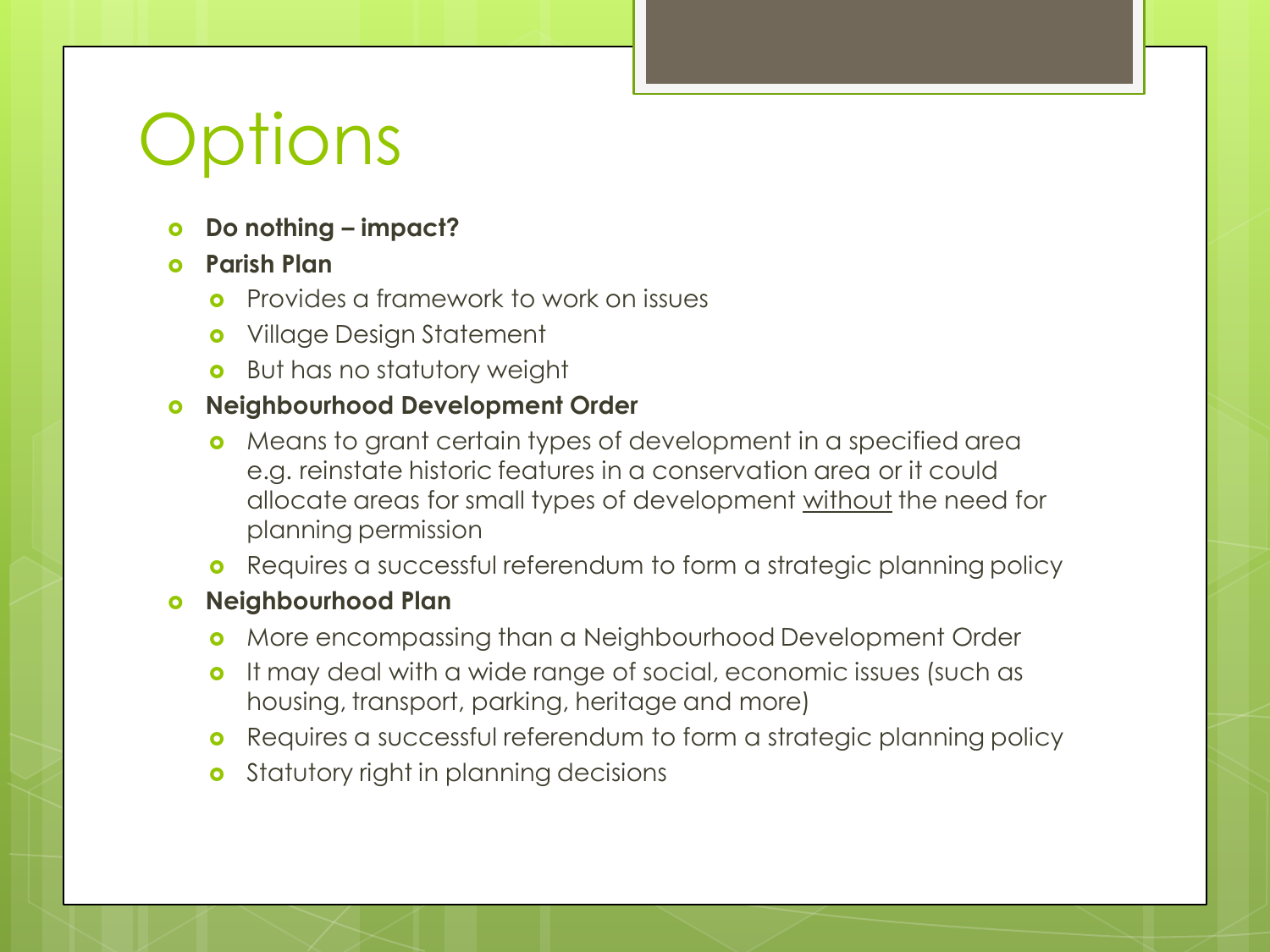### Pros & Cons of a Neighbourhood Plan

**o** Pros

- **o** We have a bigger say in what sort of future development we have in Stradbroke
- **o** Tailor development that meets local needs
- **o** Tailor development that enhances and positively contributes to Stradbroke
- **o** Cons
	- **o** Costly
	- **o** Time
	- **o** Commitment